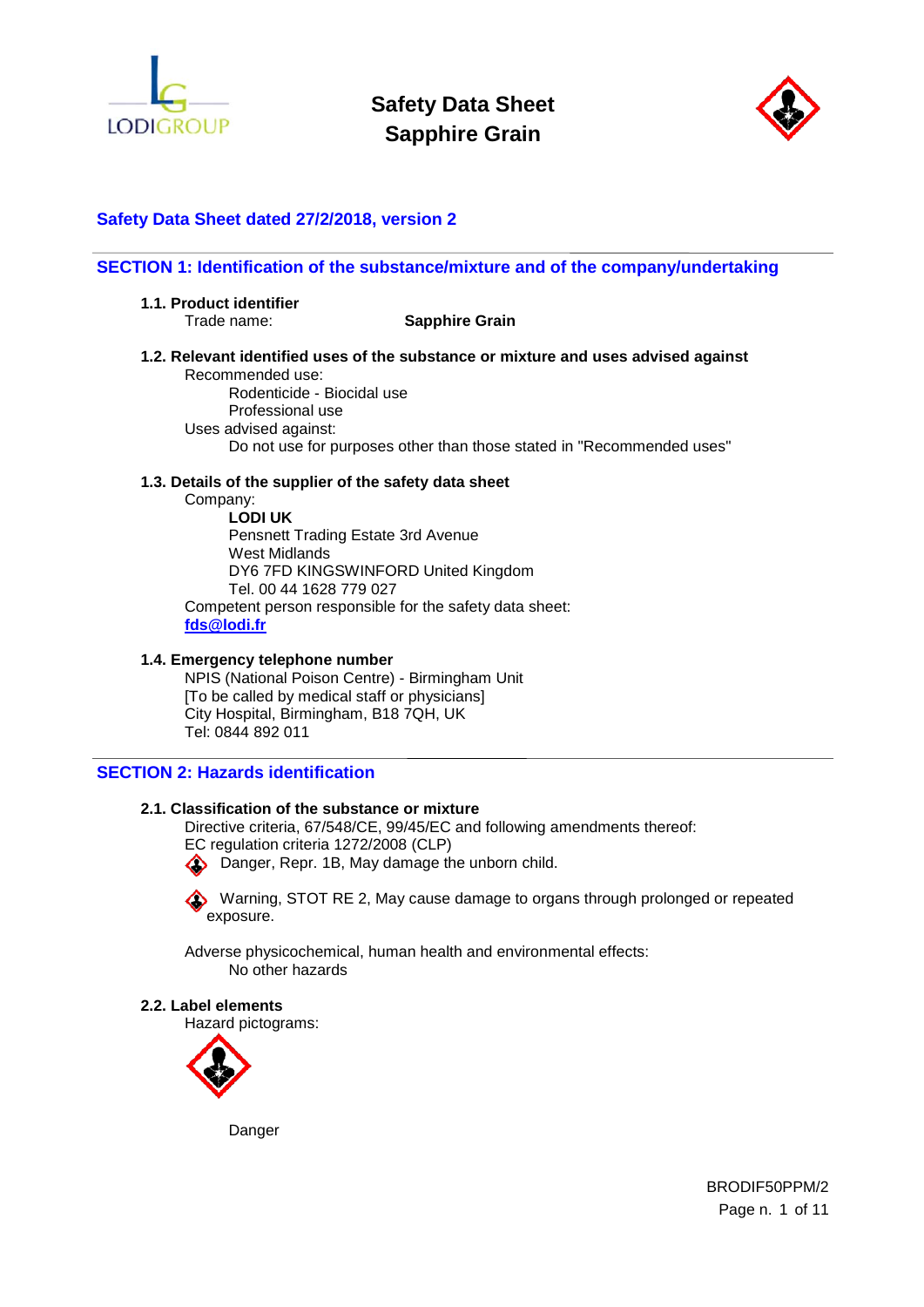

Hazard statements:

H360 May damage the unborn child.

H373 May cause damage to organs through prolonged or repeated exposure. Precautionary statements:

P201 Obtain special instructions before use.

P202 Do not handle until all safety precautions have been read and understood.

P260 Do not breathe dust/fume/gas/mist/vapours/spray.

P262 Do not get in eyes, on skin, or on clothing.

P280 Wear protective gloves/protective clothing/eye protection/face protection.

P301+P310 IF SWALLOWED: Immediately call a POISON CENTER.

P402+P404 Store in a dry place. Store in a closed container.

P405 Store locked up.

P501 Dispose of contents/container in accordance with applicable regulations. Special Provisions:

EUH401 EUH401: To avoid risks to human health and the environment, comply with the instructions for use.Contains

Brodifacoum

Special provisions according to Annex XVII of REACH and subsequent amendments: None

## **2.3. Other hazards**

vPvB Substances: None - PBT Substances: None Other Hazards: No other hazards SECTION 2: Hazards identification

**SECTION 3: Composition/information on ingredients** 

# **3.1. Substances**

Not available

# **3.2. Mixtures**

Hazardous components within the meaning of the CLP regulation and related classification:

| Qty    | <b>Name</b>        | <b>Ident. Number</b>                                                      | <b>Classification</b>                                                                                                                                                                                                                                            |
|--------|--------------------|---------------------------------------------------------------------------|------------------------------------------------------------------------------------------------------------------------------------------------------------------------------------------------------------------------------------------------------------------|
| 50 ppm | <b>Brodifacoum</b> | 607-172-001<br>Index<br>number:<br>56073-10-0<br>CAS:<br>EC:<br>259-980-5 | 3.1/1/Dermal Acute Tox. 1<br>H <sub>310</sub><br>4.1/A1 Aquatic Acute 1 H400<br>$M = 10.$<br>4.1/C1 Aquatic Chronic 1<br>$H410 M=10.$<br>3.1/1/Inhal Acute Tox. 1 H330<br>3.1/1/Oral Acute Tox. 1 H300<br>$\bullet$ 3.7/1B Repr. 1B H360<br>3.9/1 STOT RE 1 H372 |

# **SECTION 4: First aid measures**

#### **4.1. Description of first aid measures**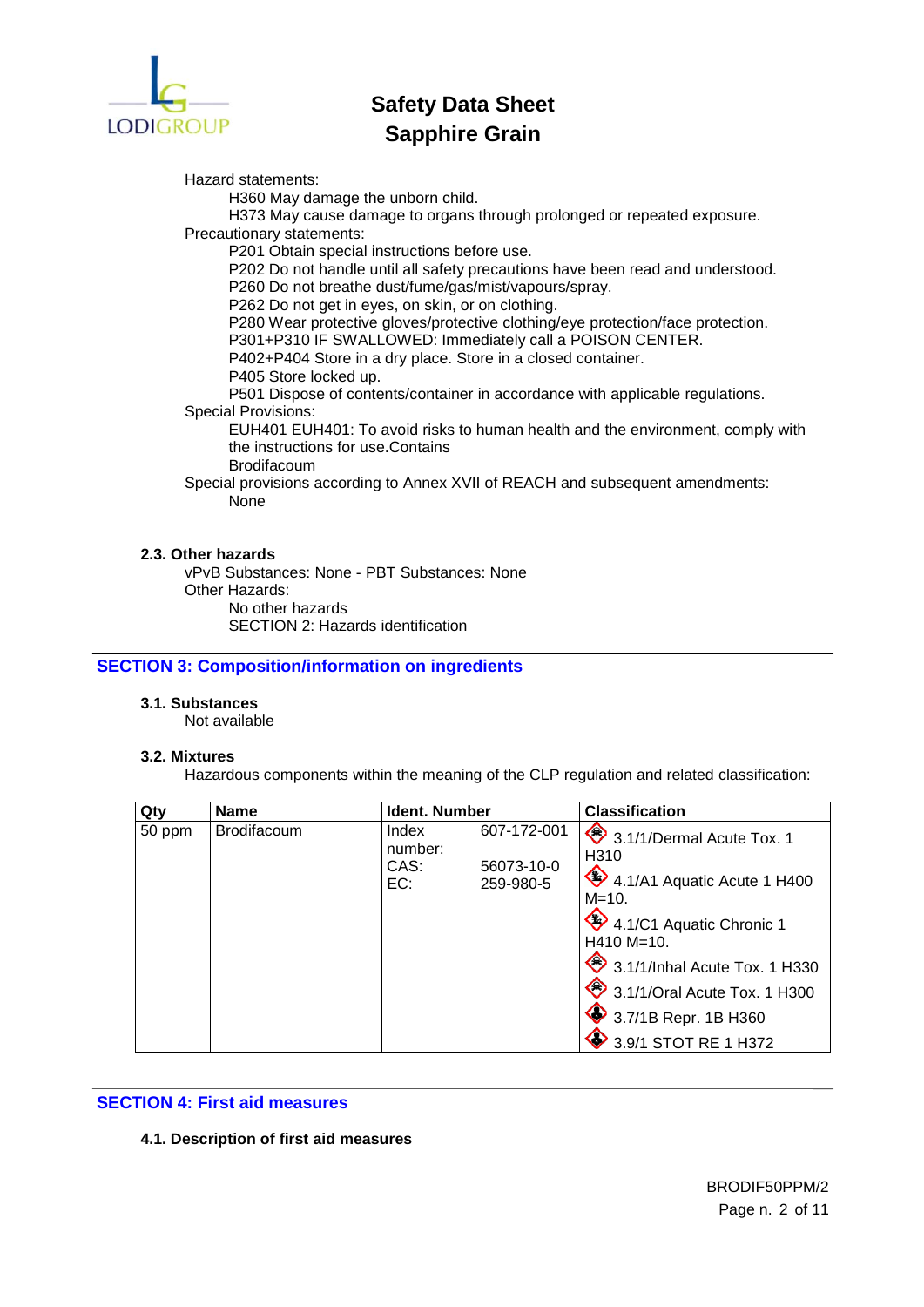

In case of skin contact:

Areas of the body that have - or are only even suspected of having - come into contact with the product must be rinsed immediately with plenty of running water and possibly with soap.

Wash with plenty of water and soap.

Wash thoroughly the body (shower or bath).

Remove contaminated clothing immediately and dispose off safely.

Remove contaminated clothing, wash skin with soap and rinse thoroughly with water. Do not use solvents or thinners.

Thoroughly wash with soap and water

In case of eyes contact:

In case of contact with eyes, rinse immediately with plenty of water and seek medical advice.

Wash thoroughly under a trickle of water (warm if possible) for several minutes, holding the eyelids open under the stream of water.

Seek medical attention if ill effect or irritation develops

In case of Ingestion:

Do not under any circumstances induce vomiting. OBTAIN A MEDICAL EXAMINATION IMMEDIATELY.

Immediately consult a physician and show the label.

- Do not induce vomiting.
- Rinse mouth

Do not give anything by mouth.

In case of Inhalation:

Remove casualty to fresh air and keep warm and at rest.

In case of inhalation, breath fresh air and have a rest. In case of faintness, consult a physician and show the label.

#### **4.2. Most important symptoms and effects, both acute and delayed**

This product contains an anticoagulant substance. If ingested, symptoms, which may be delayed, may include nosebleed and bleeding gums. In severe cases, there may be bruising and blood present in the faeces or urine.

#### **4.3. Indication of any immediate medical attention and special treatment needed**

In case of accident or unwellness, seek medical advice immediately (show directions for use or safety data sheet if possible).

Treatment:

Antidote: Vitamin K1 administered by medical/veterinary personnel only.

In case of accidental poisoning by a domestic animal, go to the vet and show the label. The product contains an anticoagulant rodenticide, a treatment with Vitamine K1 could be necessary during a long time.

#### **SECTION 5: Firefighting measures**

#### **5.1. Extinguishing media**

Suitable extinguishing media: Water. Carbon dioxide (CO2). Extinguishing media which must not be used for safety reasons: None in particular.

## **5.2. Special hazards arising from the substance or mixture**

Do not inhale explosion and combustion gases. Burning produces heavy smoke.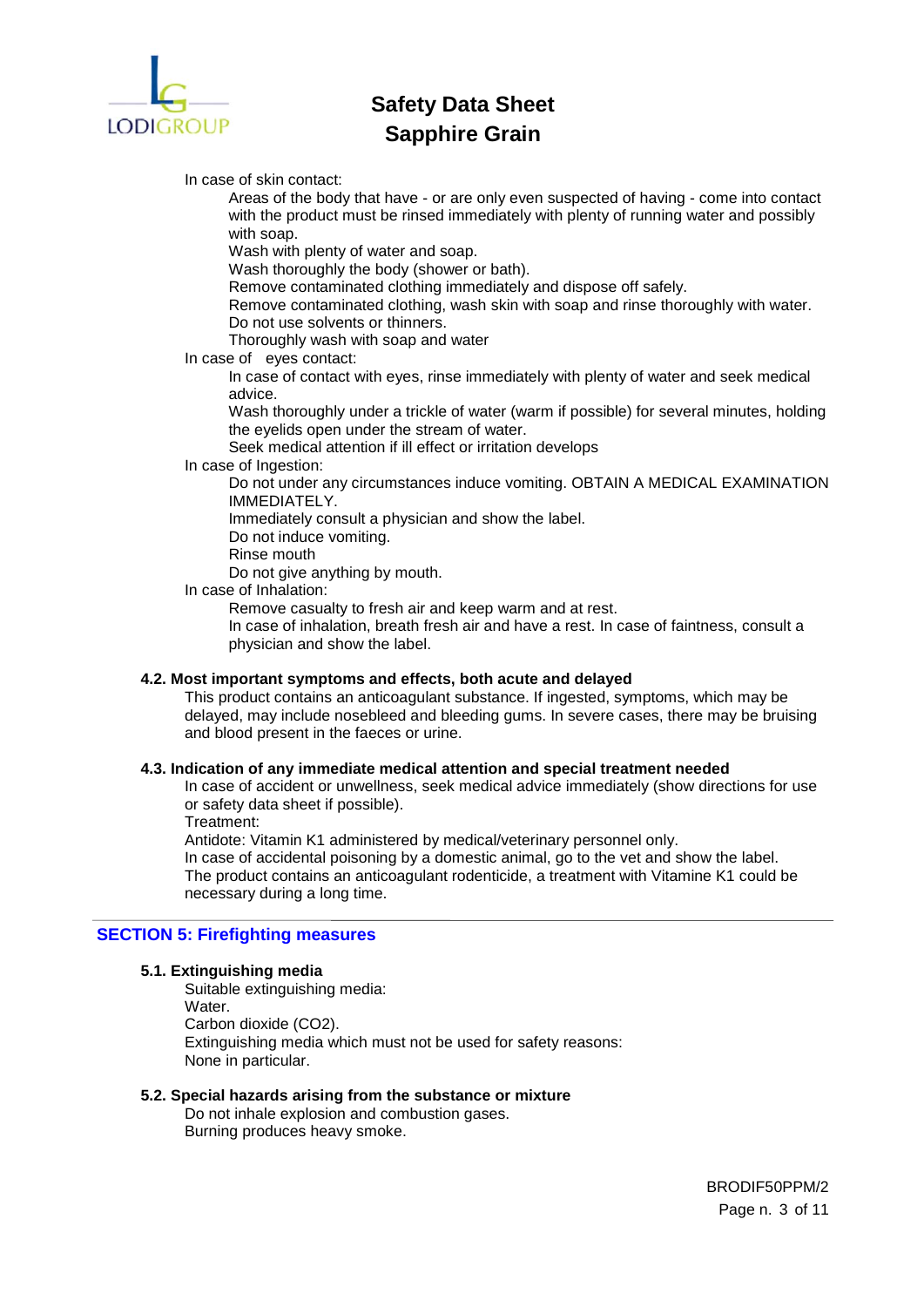

#### **5.3. Advice for firefighters**

Use suitable breathing apparatus .

Collect contaminated fire extinguishing water separately. This must not be discharged into drains.

Move undamaged containers from immediate hazard area if it can be done safely.

#### **SECTION 6: Accidental release measures**

#### **6.1. Personal precautions, protective equipment and emergency procedures**

Wear personal protection equipment. Remove persons to safety. See protective measures under point 7 and 8.

#### **6.2. Environmental precautions**

Do not allow to enter into soil/subsoil. Do not allow to enter into surface water or drains. Retain contaminated washing water and dispose it. In case of gas escape or of entry into waterways, soil or drains, inform the responsible authorities.

Suitable material for taking up: absorbing material, organic, sand

#### **6.3. Methods and material for containment and cleaning up**

Rapidly recover the product. To do so, wear a mask and protective clothing. Wash with plenty of water.

#### **6.4. Reference to other sections**

See also section 8 and 13

### **SECTION 7: Handling and storage**

#### **7.1. Precautions for safe handling**

Exercise the greatest care when handling or opening the container. Don't use empty container before they have been cleaned. Before making transfer operations, assure that there aren't any incompatible material residuals in the containers. Contamined clothing should be changed before entering eating areas. Do not eat or drink while working. See also section 8 for recommended protective equipment.

#### **7.2. Conditions for safe storage, including any incompatibilities**

Store in original container, tightly closed Keep in a dry and cool place. Keep away from food and drink and animal feeding stuffs Keap out of reach of children Store in places prevented from the access of children, birds, pets and farm animals. Always keep the containers tightly closed. Keep away from food, drink and feed. Incompatible materials: None in particular. Instructions as regards storage premises: Adequately ventilated premises.

#### **7.3. Specific end use(s)**

None in particular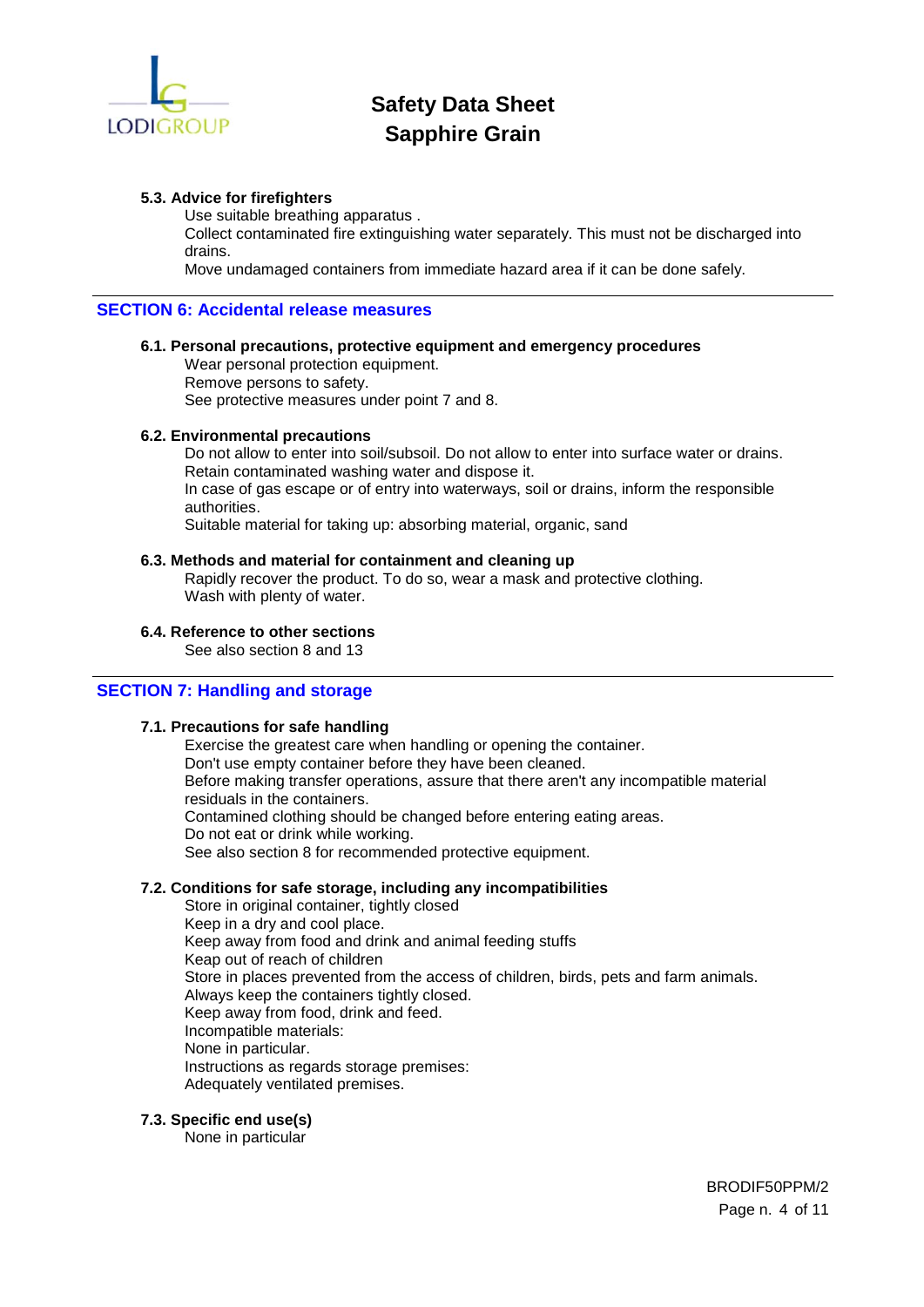

# **SECTION 8: Exposure controls/personal protection**

#### **8.1. Control parameters**

No occupational exposure limit available DNEL Exposure Limit Values Not available PNEC Exposure Limit Values Brodifacoum ATP9 - CAS: 56073-10-0 Target: Fresh Water - Value: 0.00004 mg/l Target: Freshwater sediments - Value: 0.000004 mg/l Target: Microorganisms in sewage treatments - Value: 0.0038 mg/l Target: 19250.LODI01 - Value: 0.88 mg/kg

### **8.2. Exposure controls**

#### **Eye protection:**

| Avoid contact with eyes                                  |
|----------------------------------------------------------|
| Protection for skin:                                     |
| Overall.                                                 |
| Wash clothing regularly                                  |
| Protection for hands:                                    |
| Waterproof gloves according to NF EN374                  |
| Wearing gloves is mandatory.                             |
| Respiratory protection:                                  |
| Do not breathe dusts                                     |
| Class FFP1                                               |
| Thermal Hazards:                                         |
| None                                                     |
| Environmental exposure controls:                         |
| Prevent access to children, pets and non-target animals. |
| Avoid release in the environment                         |
| Avoid release in watercourses and sewers                 |
| Place baits in areas not submersible and weatherproof.   |
| Hazardous to wildlife.                                   |
| Appropriate engineering controls:                        |
| None                                                     |

### **SECTION 9: Physical and chemical properties**

| <b>Properties</b>         | Value             | <b>Method:</b> | <b>Notes:</b> |
|---------------------------|-------------------|----------------|---------------|
| Appearance and colour:    | <b>Blue Grain</b> | --             |               |
| Odour:                    | Cereals           | --             | --            |
| Odour threshold:          | Not available     | $\overline{a}$ | --            |
| pH:                       | 6.00              | 19275.05       | $-$           |
| Melting point / freezing  | Not available     | --             | --            |
| point:                    |                   |                |               |
| Initial boiling point and | Not available     | --             |               |
| boiling range:            |                   |                |               |
| Flash point:              | Not available     | $\overline{a}$ | --            |
| Evaporation rate:         | Not available     | $\overline{a}$ | --            |
| Solid/gas flammability:   | <b>Non</b>        | Regulation     | --            |

### **9.1. Information on basic physical and chemical properties**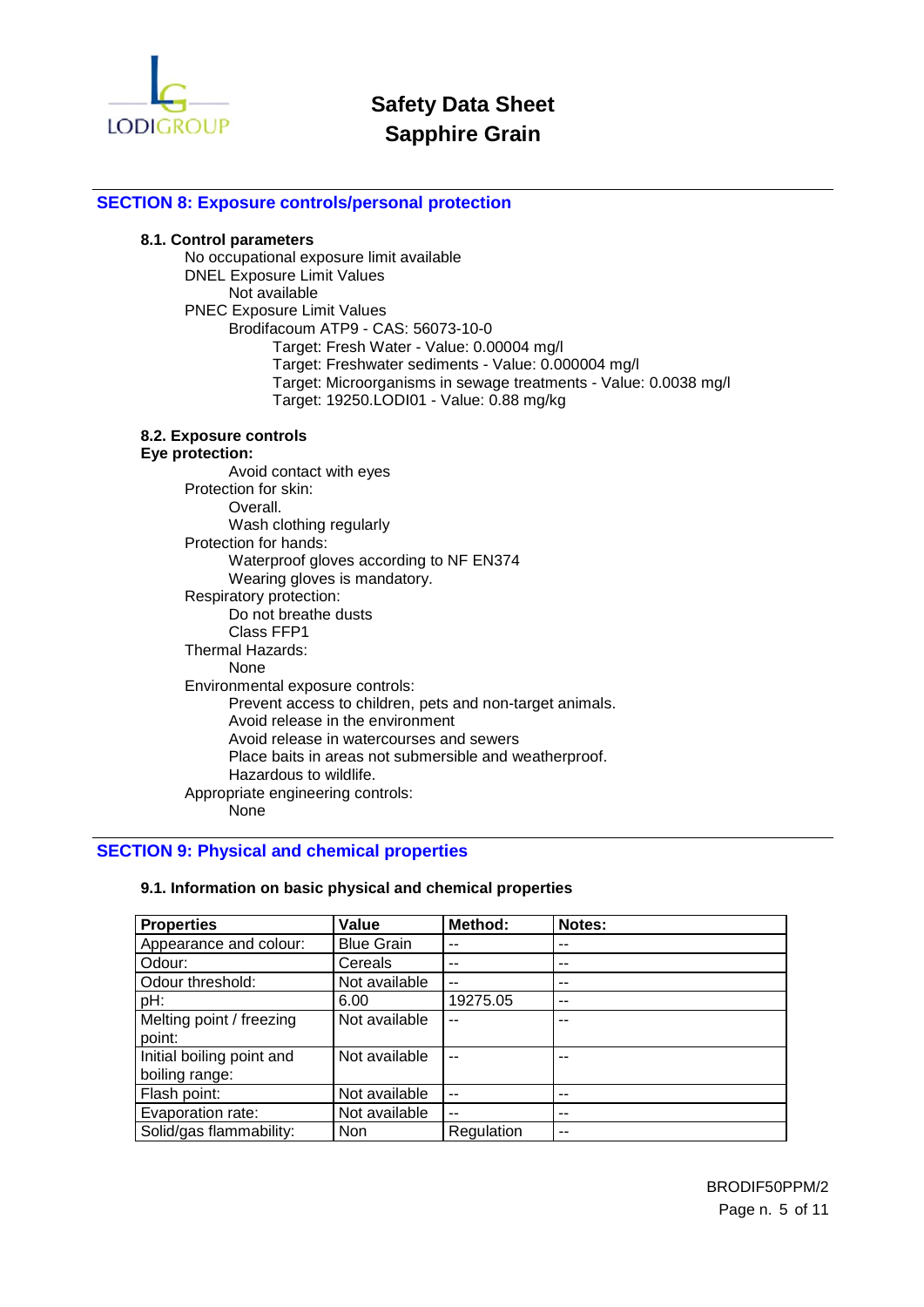

|                                                  | inflammable                  | (EC) No.<br>440/2008,<br>Annex, A.10<br>(solid)    |       |
|--------------------------------------------------|------------------------------|----------------------------------------------------|-------|
| Upper/lower flammability<br>or explosive limits: | Not available                | --                                                 | --    |
| Vapour pressure:                                 | Not available                | --                                                 | --    |
| Vapour density:                                  | Not available                | $-$                                                | --    |
| Relative density:                                | 0.398 g/ml -<br>$0.465$ g/ml | <b>CIPAC MT</b><br>186                             |       |
| Solubility in water:                             | Not available                | $-$                                                | $- -$ |
| Solubility in oil:                               | Not available                | $-$                                                |       |
| Partition coefficient<br>(n-octanol/water):      | Not available                | --                                                 |       |
| Auto-ignition temperature:                       | Not available                | $\overline{a}$                                     | --    |
| Decomposition<br>temperature:                    | Not available                | --                                                 |       |
| Viscosity:                                       | Not available                | --                                                 | --    |
| <b>Explosive properties:</b>                     | Non explosif                 | Regulation<br>(EC) No.<br>440/2008,<br>Annex, A.14 | --    |
| Oxidizing properties:                            | Not available                | --                                                 | --    |

# **9.2. Other information**

| <b>Properties</b>      | Value         | Method: | Notes: |
|------------------------|---------------|---------|--------|
| Miscibility:           | Not available | $-$     | $- -$  |
| <b>Fat Solubility:</b> | Not available | $-$     | $- -$  |
| Conductivity:          | Not available | $-$     | $- -$  |
| Substance Groups       | Not available | --      | $- -$  |
| relevant properties    |               |         |        |

# **SECTION 10: Stability and reactivity**

**10.1. Reactivity** 

Stable under normal conditions

**10.2. Chemical stability**  Stable under normal conditions

#### **10.3. Possibility of hazardous reactions**

- **10.4. Conditions to avoid**  Stable under normal conditions.
- **10.5. Incompatible materials**  None in particular.
- **10.6. Hazardous decomposition products**  None.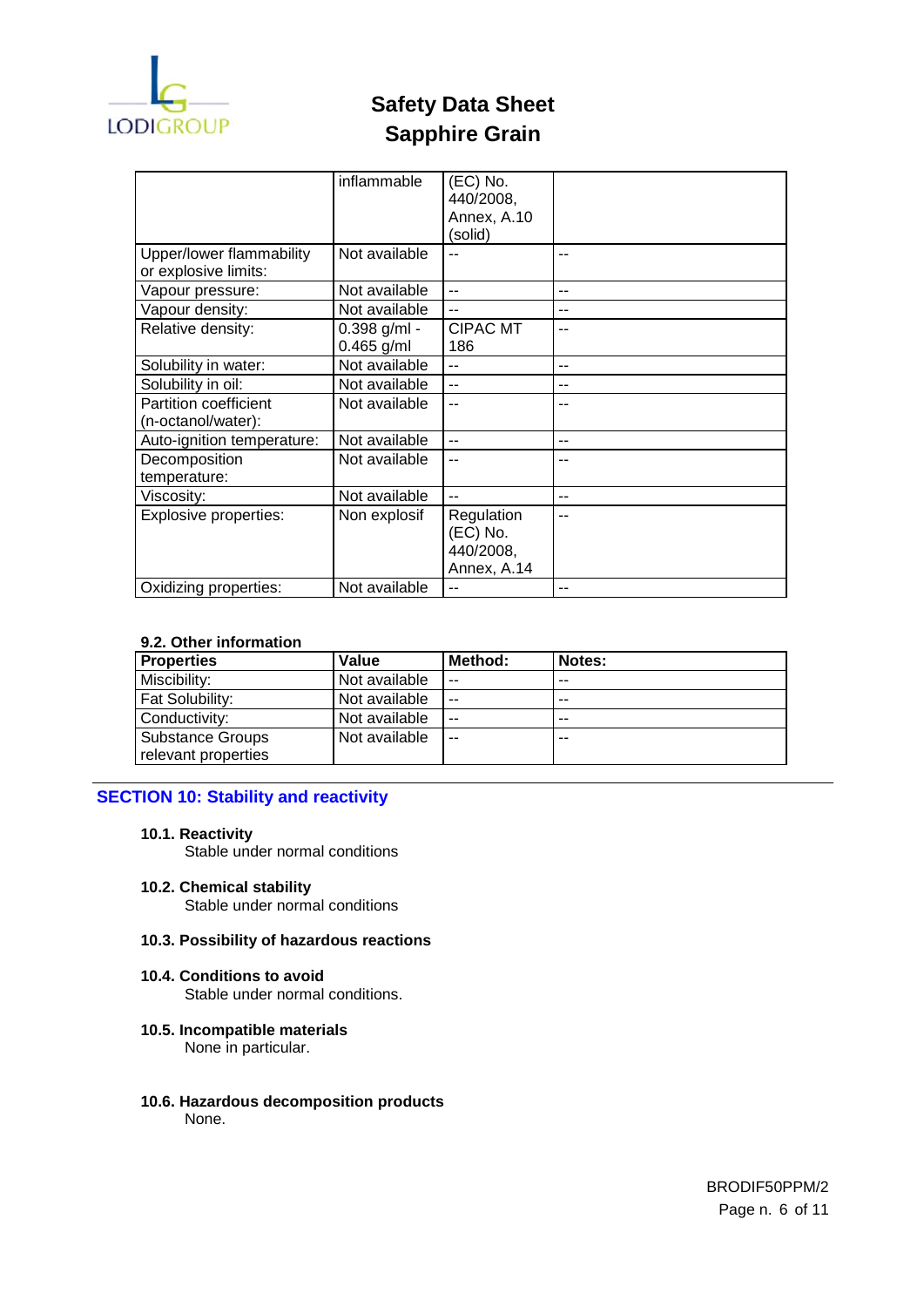

## **SECTION 11: Toxicological information**

#### **11.1. Information on toxicological effects**

Toxicological information of the product: Not available Adverse health effects Reprotoxic category 1 Toxicological information of the main substances found in the product: Brodifacoum - CAS: 56073-10-0 a) acute toxicity: Test: LD50 - Route: oral - Species: Mouse : = 0.4 mg/Kg - Source: Assessment report Test: LD50 - Route: dermal - Species: Rat : = 3.16 mg/Kg - Source: Assessment Report - Notes: Female Test: LC50 - Route: Inhalation - Species: Rat : = 3.05 mg/m3 - Source: Assessment Report - Notes: Female b) skin corrosion/irritation: Test: Skin Irritant - Route: dermal - Species: Rabbit : 18204.LODI034 - Source: Assessment Report c) serious eye damage/irritation: Test: Eye Irritant - Route: ocular - Species: Rabbit : 18204.LODI034 - Source: Assessment Report - Notes: Reversible d) respiratory or skin sensitisation: Test: Skin Sensitization - Route: dermal sensitizing - Source: Assessment Report - Notes: Maximisation test of Ritz and Buehler g) reproductive toxicity: Test: NOAEL - Route: oral - Species: Rat : = 0.001 mg/kg b.w/d - Source: Assessment Report - Notes: Maternal toxicity

If not differently specified, the information required in Regulation (EU)2015/830 listed below must be considered as N.A.:

a) acute toxicity;

- b) skin corrosion/irritation;
- c) serious eye damage/irritation;
- d) respiratory or skin sensitisation;
- e) germ cell mutagenicity;
- f) carcinogenicity;
- g) reproductive toxicity;
- h) STOT-single exposure;
- i) STOT-repeated exposure;
- j) aspiration hazard.

# **SECTION 12: Ecological information**

#### **12.1. Toxicity**

Adopt good working practices, so that the product is not released into the environment. Brodifacoum - CAS: 56073-10-0

a) Aquatic acute toxicity:

Endpoint: EC50 Daphnia magna = 0.25 mg/L - Duration h: 48 Endpoint: LC50 Rainbow Trout =  $0.04$  mg/L - Duration h: 96 Endpoint: ErC50 Algae = 0.04 mg/L - Duration h: 72

#### **12.2. Persistence and degradability**

Brodifacoum - CAS: 56073-10-0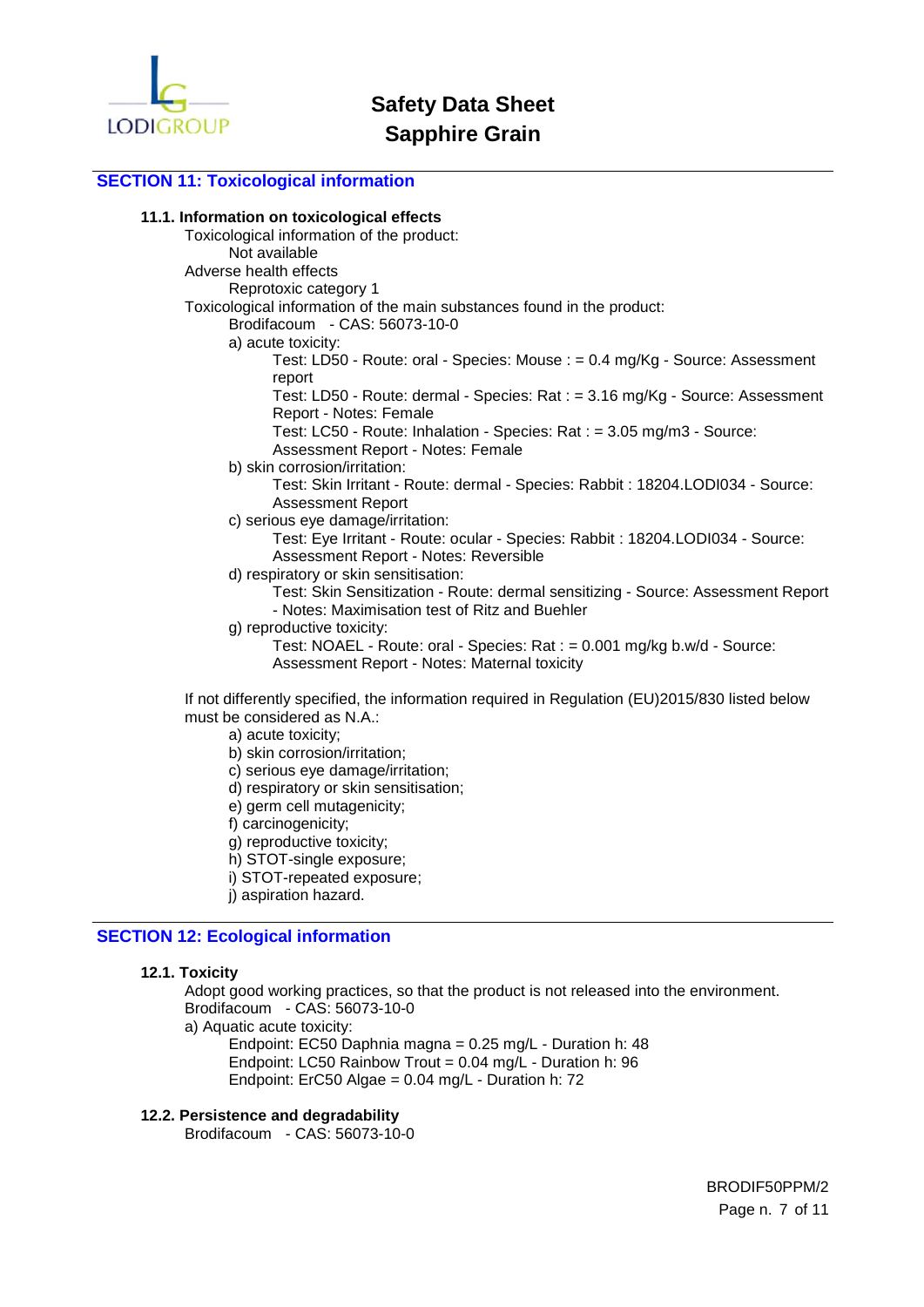

Biodegradability: Non-readily biodegradable - Test: Not available - Duration: Not available - %: Not available - Notes: Not available

# **12.3. Bioaccumulative potential**

Brodifacoum ATP9 - CAS: 56073-10-0

Bioaccumulation: Calculated bioaccumulation - Test: BCF - Bioconcentrantion factor 35134 - Duration: Not available - Notes: Fish - Calculated according to TGD eq. 75, using  $log Kow = 6.12$ Bioaccumulation: Calculated bioaccumulation - Test: BCF - Bioconcentrantion factor 15820 - Duration: Not available - Notes: Earthworm - calculated according to TGD eq. 82d, using  $log Kow = 6.12$ 

# **12.4. Mobility in soil**

Brodifacoum - CAS: 56073-10-0 Mobility in soil: Not mobile - Test: Leaching column Not available - Duration: Not available - Notes: Not available

# **12.5. Results of PBT and vPvB assessment**  vPvB Substances: None - PBT Substances: None

# **12.6. Other adverse effects**

None

# **SECTION 13: Disposal considerations**

# **13.1. Waste treatment methods**

Recover, if possible. Send to authorised disposal plants or for incineration under controlled conditions. In so doing, comply with the local and national regulations currently in force.

# **SECTION 14: Transport information**

### **14.1. UN number**

Not classified as dangerous in the meaning of transport regulations.

# **14.2. UN proper shipping name**

Not available

**14.3. Transport hazard class(es)**  Not available

**14.4. Packing group** 

Not available

- **14.5. Environmental hazards**  Marine pollutant: No Not available
- **14.6. Special precautions for user**  Not available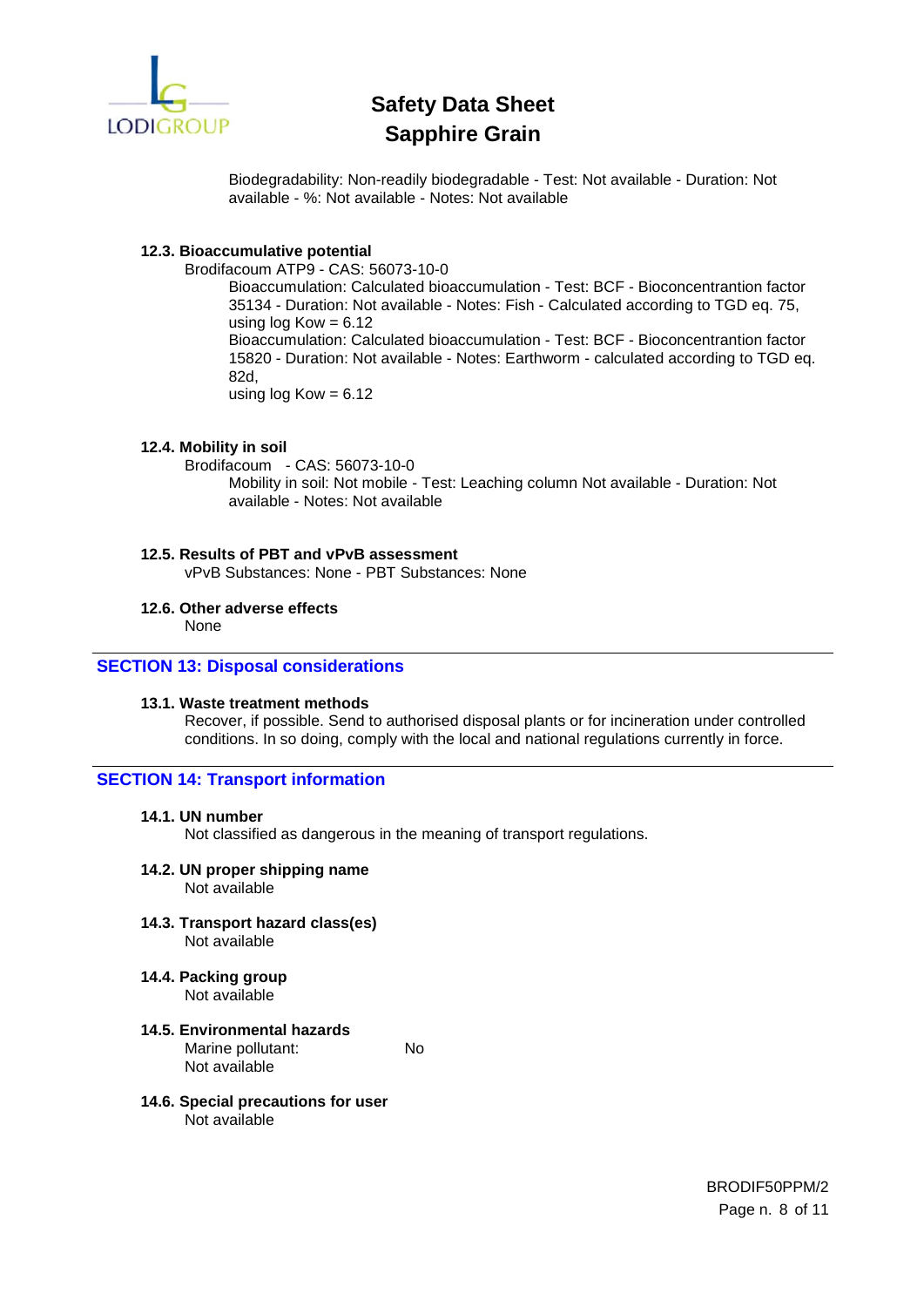

#### **14.7. Transport in bulk according to Annex II of Marpol and the IBC Code**  Not available

# **SECTION 15: Regulatory information**

#### **15.1. Safety, health and environmental regulations/legislation specific for the substance or mixture**

Dir. 98/24/EC (Risks related to chemical agents at work) Dir. 2000/39/EC (Occupational exposure limit values) Regulation (EC) n. 1907/2006 (REACH) Regulation (EC) n. 1272/2008 (CLP) Regulation (EC) n. 790/2009 (ATP 1 CLP) and (EU) n. 758/2013 Regulation (EU) 2015/830 Regulation (EU) n. 286/2011 (ATP 2 CLP) Regulation (EU) n. 618/2012 (ATP 3 CLP) Regulation (EU) n. 487/2013 (ATP 4 CLP) Regulation (EU) n. 944/2013 (ATP 5 CLP) Regulation (EU) n. 605/2014 (ATP 6 CLP) Regulation (EU) n. 2015/1221 (ATP 7 CLP) Regulation (EU) n. 2016/918 (ATP 8 CLP) Regulation (EU) n. 2016/1179 (ATP 9 CLP)

Restrictions related to the product or the substances contained according to Annex XVII Regulation (EC) 1907/2006 (REACH) and subsequent modifications: Restrictions related to the product: No restriction. Restrictions related to the substances contained:

Restriction 30 Where applicable, refer to the following regulatory provisions : Directive 2012/18/EU (Seveso III)

Regulation (EC) nr 648/2004 (detergents). Dir. 2004/42/EC (VOC directive)

Provisions related to directive EU 2012/18 (Seveso III): Seveso III category according to Annex 1, part 1 None

# **15.2. Chemical safety assessment**

No Chemical Safety Assessment has been carried out for the mixture.

# **SECTION 16: Other information**

Full text of phrases referred to in Section 3:

H310 Fatal in contact with skin.

H400 Very toxic to aquatic life.

H410 Very toxic to aquatic life with long lasting effects.

H330 Fatal if inhaled.

H300 Fatal if swallowed.

H360 May damage fertility or the unborn child if inhaled and in contact with skin. H372 Causes damage to organs (blood) through prolonged or repeated exposure.

| <b>Hazard class and</b> | Code | <b>Description</b> |
|-------------------------|------|--------------------|
| hazard category         |      |                    |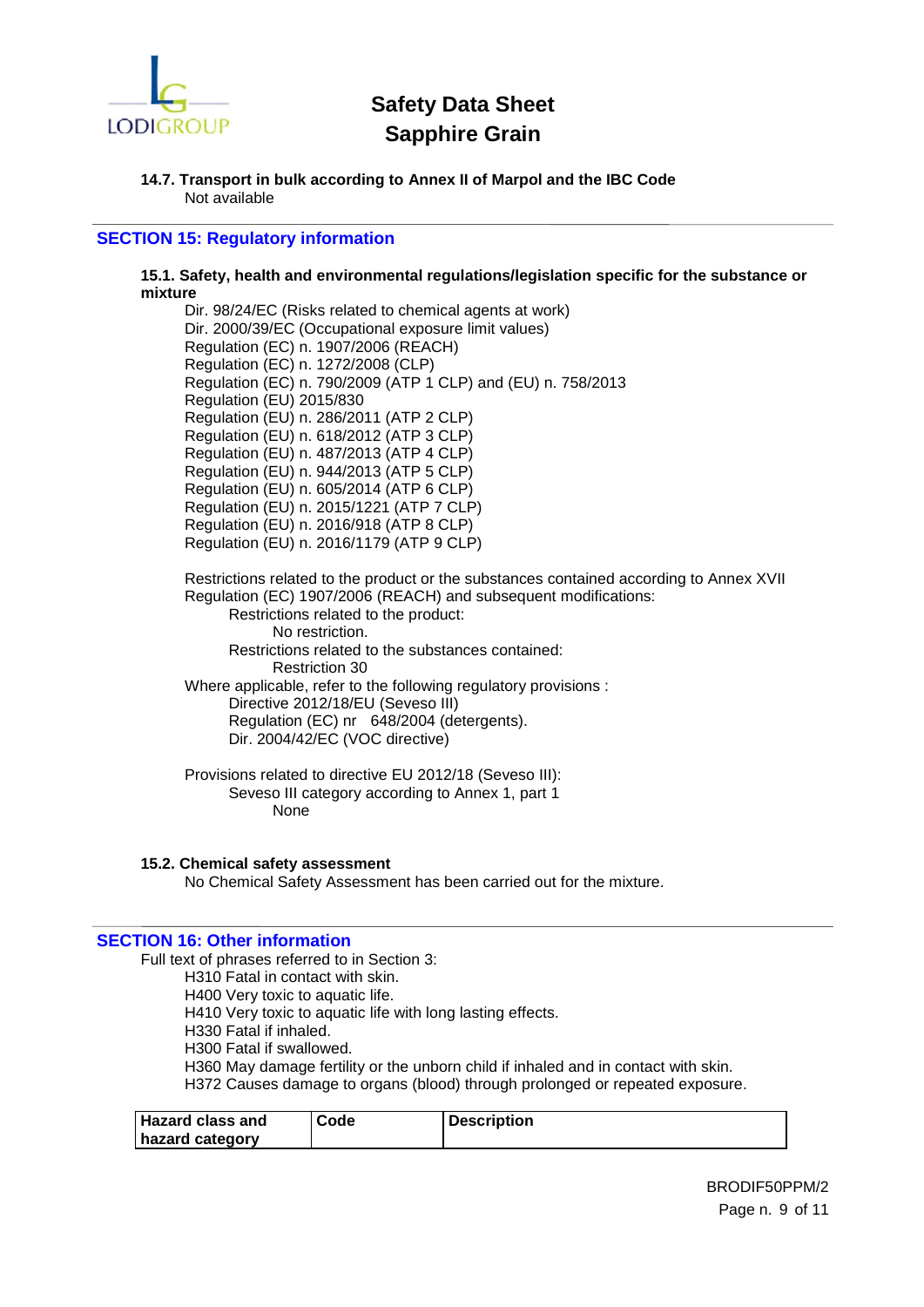

| Acute Tox. 1      | 3.1/1/Dermal   | Acute toxicity (dermal), Category 1            |
|-------------------|----------------|------------------------------------------------|
| Acute Tox. 1      | $3.1/1/$ Inhal | Acute toxicity (inhalation), Category 1        |
| Acute Tox. 1      | 3.1/1/Oral     | Acute toxicity (oral), Category 1              |
| Repr. 1B          | 3.7/1B         | Reproductive toxicity, Category 1B             |
| STOT RE1          | 3.9/1          | Specific target organ toxicity - repeated      |
|                   |                | exposure, Category 1                           |
| STOT RE 2         | 3.9/2          | Specific target organ toxicity - repeated      |
|                   |                | exposure, Category 2                           |
| Aquatic Acute 1   | 4.1/A1         | Acute aquatic hazard, category 1               |
| Aquatic Chronic 1 | 4.1/C1         | Chronic (long term) aquatic hazard, category 1 |

Classification and procedure used to derive the classification for mixtures according to Regulation (EC) 1272/2008 [CLP]:

| <b>Classification according to Regulation (EC) Nr.</b><br>1272/2008 | <b>Classification procedure</b> |
|---------------------------------------------------------------------|---------------------------------|
| Repr. 1B, H360                                                      | l Calculation method            |
| STOT RE 2, H373                                                     | l Calculation method            |

This document was prepared by a competent person who has received appropriate training. Main bibliographic sources:

ECDIN - Environmental Chemicals Data and Information Network - Joint Research Centre, Commission of the European Communities

SAX's DANGEROUS PROPERTIES OF INDUSTRIAL MATERIALS - Eight Edition - Van Nostrand Reinold

The information contained herein is based on our state of knowledge at the above-specified date. It refers solely to the product indicated and constitutes no guarantee of particular quality.

It is the duty of the user to ensure that this information is appropriate and complete with respect to the specific use intended.

This MSDS cancels and replaces any preceding release.

| ADR:        | European Agreement concerning the International Carriage of               |
|-------------|---------------------------------------------------------------------------|
|             | Dangerous Goods by Road.                                                  |
| CAS:        | Chemical Abstracts Service (division of the American Chemical             |
|             | Society).                                                                 |
| CLP:        | Classification, Labeling, Packaging.                                      |
| CSR:        | Chemical safety report                                                    |
| DNEL:       | Derived No Effect Level.                                                  |
| EC50:       |                                                                           |
| EINECS:     | European Inventory of Existing Commercial Chemical Substances.            |
| GefStoffVO: | Ordinance on Hazardous Substances, Germany.                               |
| GHS:        | Globally Harmonized System of Classification and Labeling of              |
|             | Chemicals.                                                                |
| IATA:       | International Air Transport Association.                                  |
| IATA-DGR:   | Dangerous Goods Regulation by the "International Air Transport"           |
|             | Association" (IATA).                                                      |
| ICAO:       | International Civil Aviation Organization.                                |
| ICAO-TI:    | Technical Instructions by the "International Civil Aviation Organization" |
|             | $(ICAO)$ .                                                                |
| IMDG:       | International Maritime Code for Dangerous Goods.                          |
| INCI:       | International Nomenclature of Cosmetic Ingredients.                       |
| KSt:        | Explosion coefficient.                                                    |
| LC50:       | Lethal concentration, for 50 percent of test population.                  |
| LD50:       | Lethal dose, for 50 percent of test population.                           |
|             |                                                                           |